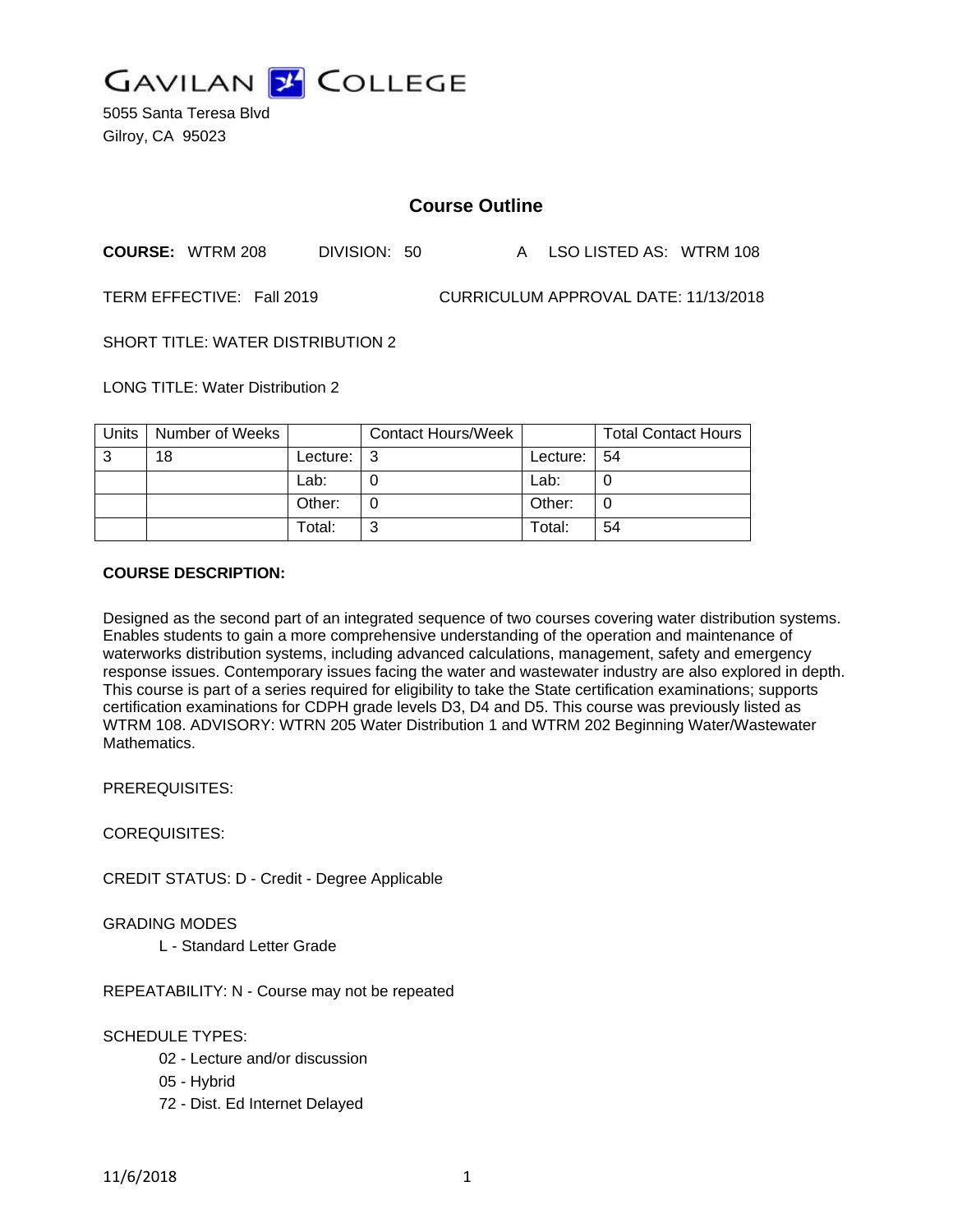## **STUDENT LEARNING OUTCOMES:**

1. Analyze the operation and maintenance of waterworks distribution systems.

Measure of assessment: Homework, Exam

Year assessed, or planned year of assessment: 2019

Semester: Spring

2. Solve advanced mathematical calculations and conversions.

Measure of assessment: Graded homework assignments.

Year assessed, or planned year of assessment: 2019

Semester: Spring

3. Illustrate the safety precautions and procedures related to water distribution.

Measure of assessment: Exam, Homework

Year assessed, or planned year of assessment: 2019

Semester: Spring

4. Demonstrate the ability to meet the written test standards for the State of California CDPH Grade Levels D3, D, and D5 certification exams.

Measure of assessment: Quizzes, Exams, Worksheets

Year assessed, or planned year of assessment: 2019

## **CONTENT, STUDENT PERFORMANCE OBJECTIVES, OUT-OF-CLASS ASSIGNMENTS**

Curriculum Approval Date: 11/13/2018

3 Hours

Content: Overview of Course Objectives - Review of Distribution Concepts.

Student Performance Objectives: Discuss the principles of distribution construction.

15 Hours

Content: Distribution Advanced Mathematics including area, volume , flow, dosage, solutions, HP, KW power calculations, temperature, pressure gradients, "C" factor, and detention times.

Student Performance Objectives: Mathematically construct different water math problems applied directly to water distribution principles. Calculate system pressures at various points within a distribution system and other hydraulic measures.

5 Hours

Content: Distribution Components and Appurtenances including valves, hydrants, pipelines, air release valves, tanks, reservoirs and standpipes.

Student Performance Objectives: Discuss distribution components and appurtenances. Identify and discuss the components of a water distribution system. Classify the various types of meters used in water distribution and explain the advantages of each.

6 Hours

Content: Disinfection

Student Performance Objectives: Describe chlorination techniques and associated equipment, as well as chlorine regulation requirements. Define the level and type of disinfection necessary during maintenance and repairs of distribution facilities.

6 Hours

Content: Wells, Pumps, and Motors including types and designs, pump curves and specifications, and repair and maintenance.

Student Performance Objectives: Discuss pumps and the relevant water distribution issues, including cost and operation. Describe the parts and operation of a water well, pumps and motors.

3 Hours

Content: Safety - confined space entry, trench safety, MSDS, traffic control, OSHA regulations, and lock out/tagout procedures.

Student Performance Objectives: Discuss and design traffic controls, trench shoring, and related safety regulations in a construction and operations environment.

6 Hours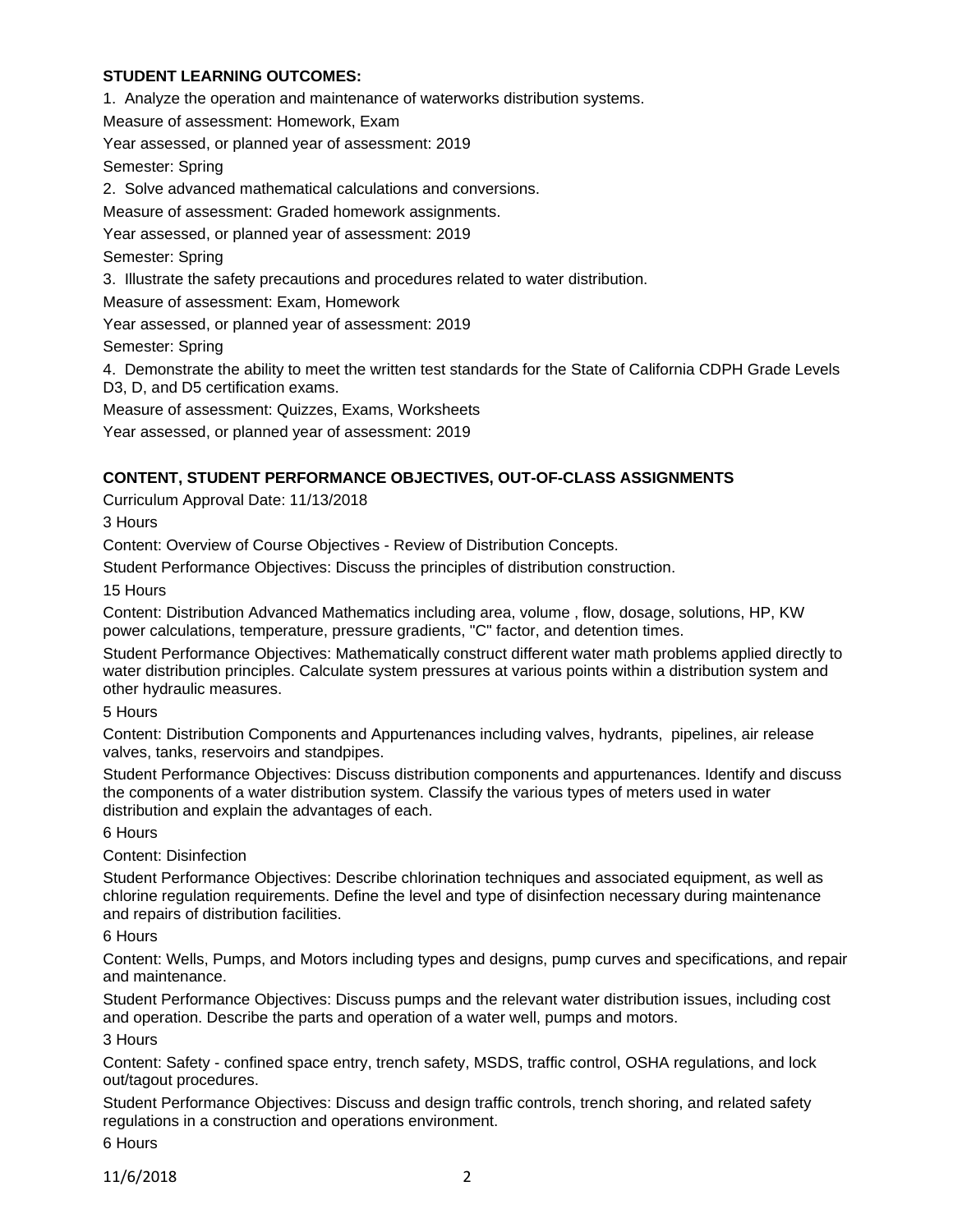Content: Water Quality including examination of water regulations applicable to a Water Distribution System. Student Performance Objectives: Outline the physical, chemical, biological and radioactive influences on water. Describe water quality requirements and regulations as they apply to water distribution.

3 Hours

Content: Distribution System Hydraulics including backflow devices, water hammer, cavitation issues, and surge tanks.

Student Performance Objectives: Describe the different forms of backflow prevention and explain the need for backflow prevention.

3 Hours

Content: Administration including management issues, record-keeping, and reporting requirements. Student Performance Objectives: Explain the types of records, legal reporting requirements for a public agency vs. an investor owned utility. Explain the appropriate administrative applications and record-keeping requirements.

2 Hours

#### **METHODS OF INSTRUCTION:**

Lecture, discussion, multi-media.

## **OUT OF CLASS ASSIGNMENTS:**

Required Outside Hours: 54

Assignment Description: Read appropriate textbook chapters and review study guide questions. Study for quizzes and exams.

Required Outside Hours: 54

Assignment Description: Written Homework/Problem Solving; Math Problems

## **METHODS OF EVALUATION:**

Writing assignments Percent of total grade: 25.00 % Percent range of total grade: 20 % to 40 % Written Homework Problem-solving assignments Percent of total grade: 25.00 % Percent range of total grade: 10% to 30% Math Problems, Quizzes Objective examinations Percent of total grade: 50.00 %

## **REPRESENTATIVE TEXTBOOKS:**

Required Representative Textbooks Kenneth D. Kerri. Water Distribution System Operation and Maintenance 6th Edition, or other appropriate college level text.. California State University, Sacramento: University Enterprises, Inc.,2012. This is the most current edition of this textbook and the same one that is used at CSU Sacramento. ISBN: 978-1-59371-061-3 Reading Level of Text, Grade: 12th Verified by: Dana Young

#### **ARTICULATION and CERTIFICATE INFORMATION**

Associate Degree: CSU GE: IGETC: CSU TRANSFER: Not Transferable UC TRANSFER: